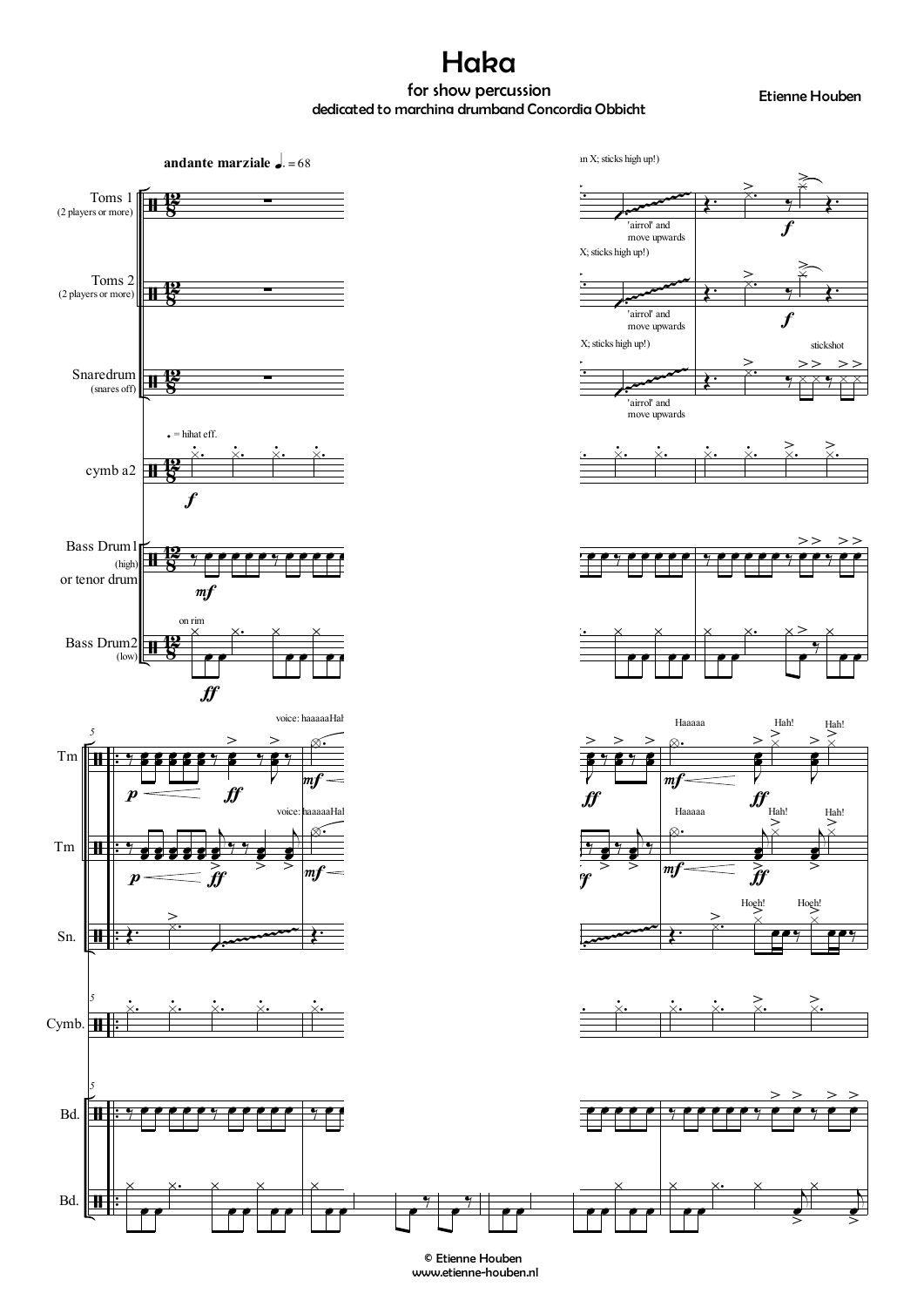$\mathbf{H}$ ah! on sticks as X above head & look at sticks!

 $\frac{1}{\sqrt{2}}$ 



















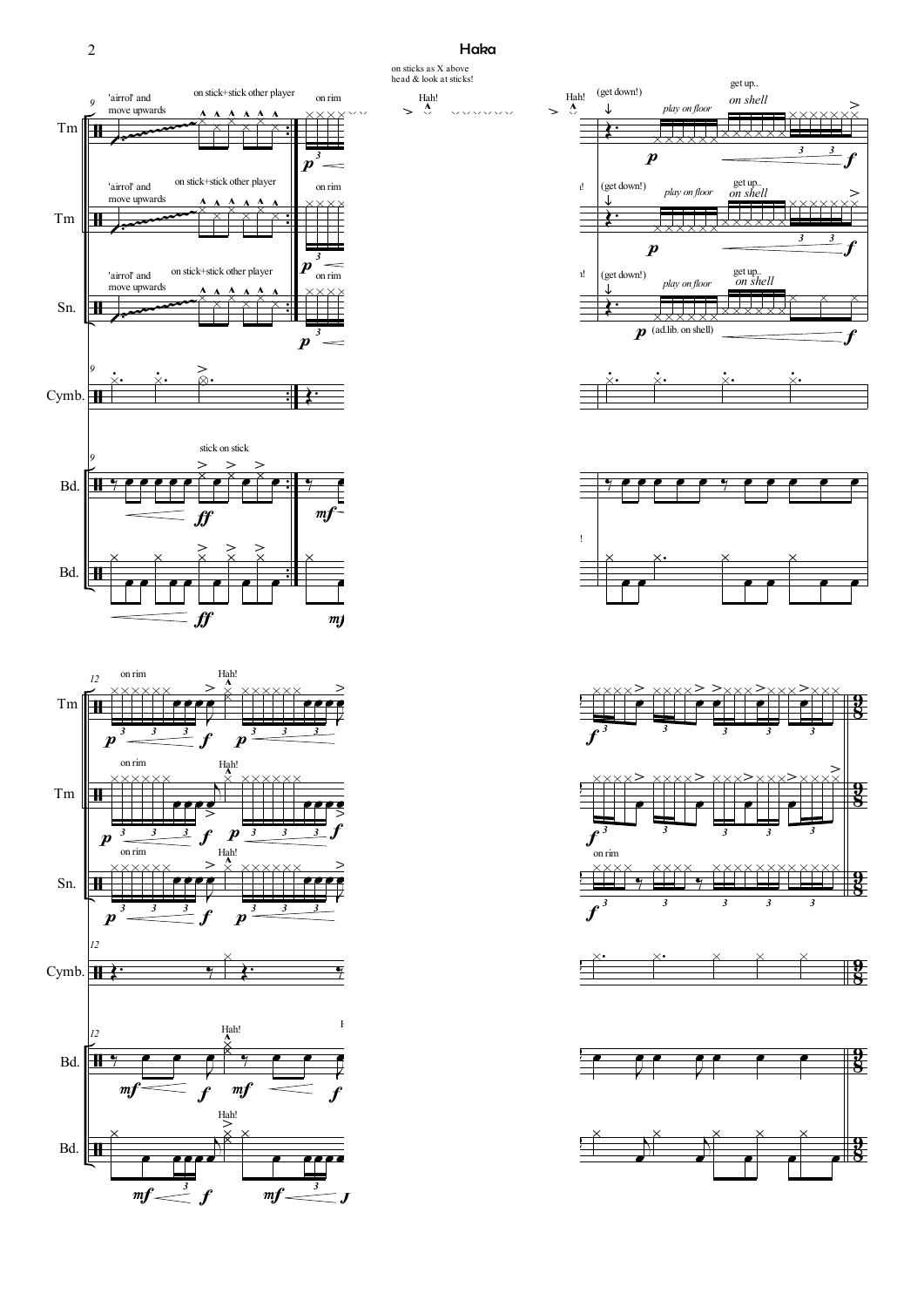## Haka 3

h jump! (land on next beat)













*decresc.*: move down

*cresc*.: move up



Œ−

*decresc.*: move down

*cresc*.: move up

∑

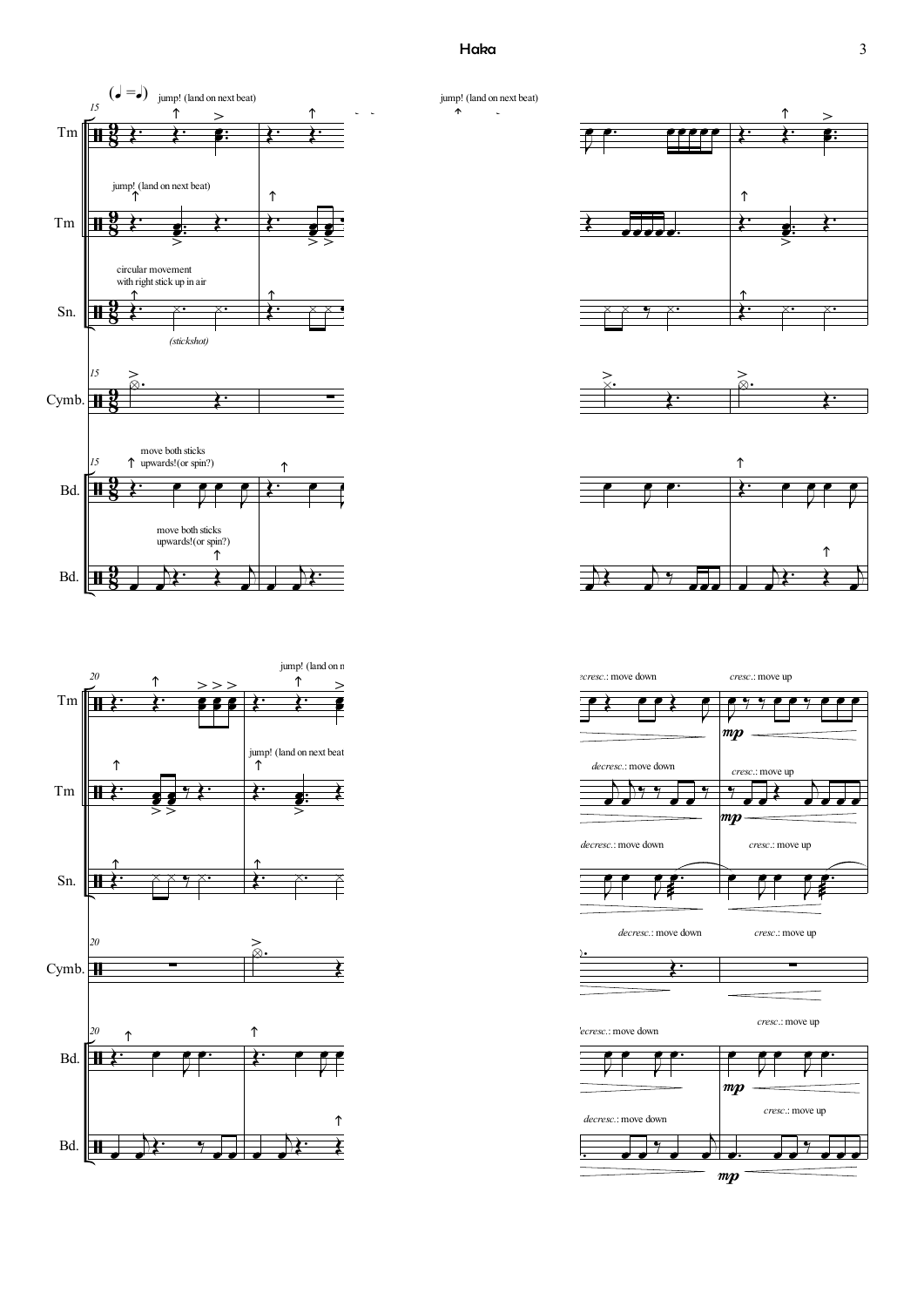







*cresc*.: move up







*cresc*.: move up

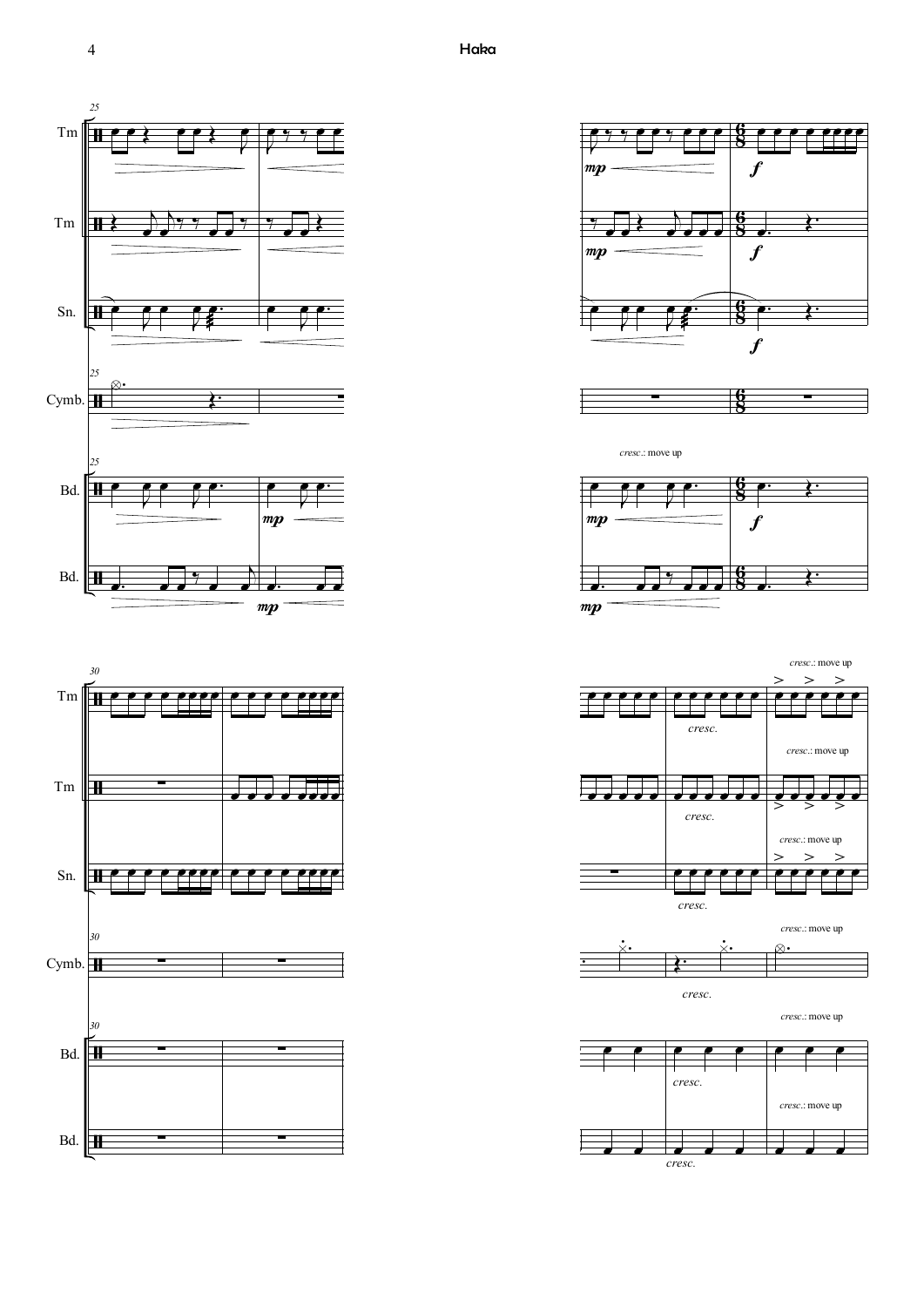=

 $\frac{K}{\Lambda}$ 

= x−<br>x−x−x−

= x−  $\frac{1}{\lambda}$ 

\* player one plays one measure, player two jumps backwards and gets down on the one. The next bar player two jumps back and plays; Haka 5















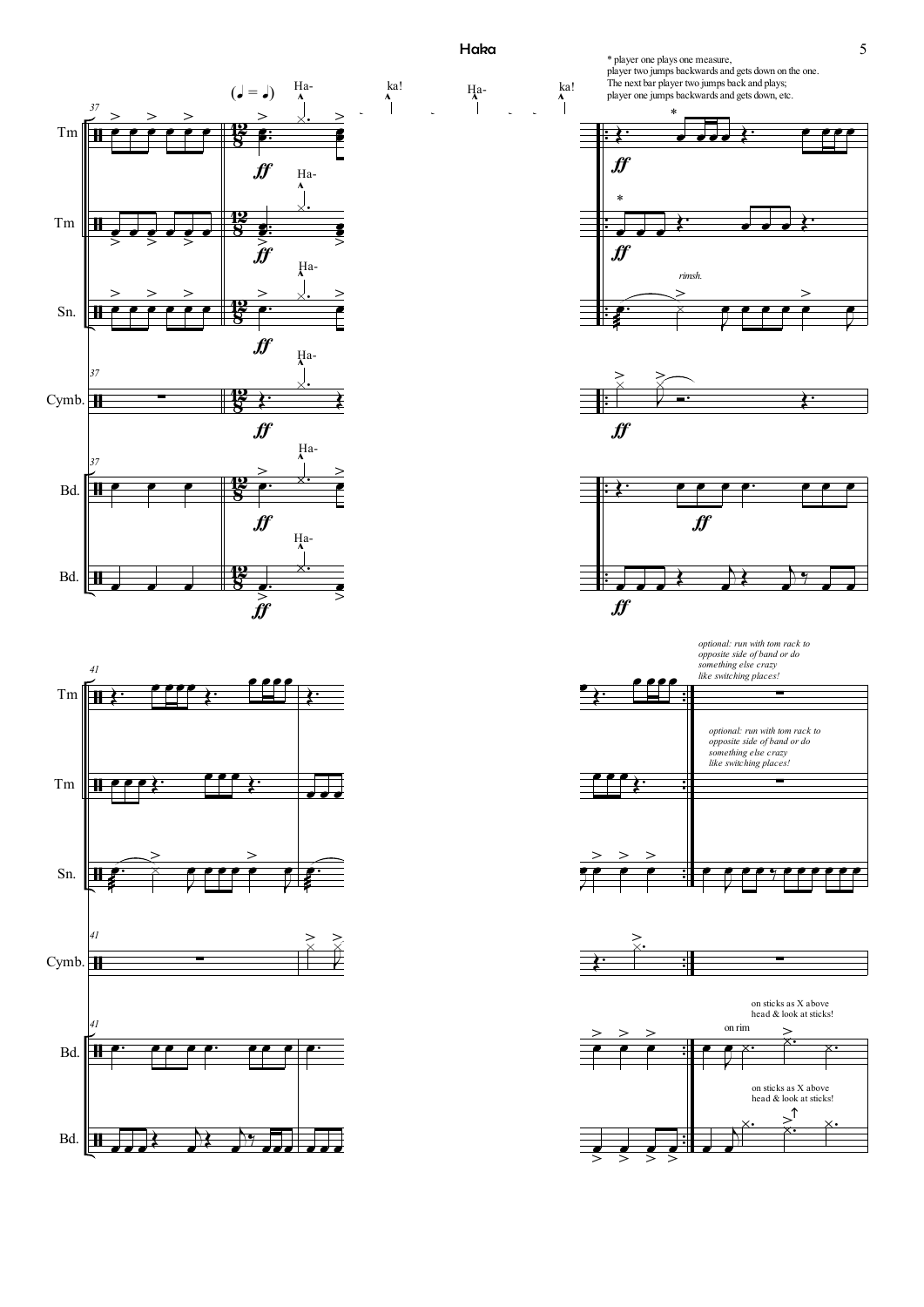







*optional: turn to opposite side*





−  $\frac{•}{•}$  $\overrightarrow{r}$ ×−<br>∠≺  $\frac{1}{\times}$ ∑ *in 4 steps*

−  $\frac{•}{•}$ − − œ− Œ− œ  $\geq$ œ  $\geq$ œ  $\geq$ œ  $\frac{1}{2}$ œ  $\frac{1}{2}$ œ  $\frac{1}{2}$ œ  $\frac{1}{2}$ œ− œ œ œ œ− Œ− œ œ œ Œ ι खे<u>ल</u>े.  $\geq$ œ− *optional: turn to opposite side in 4 steps optional: turn to opposite side in 4 steps*